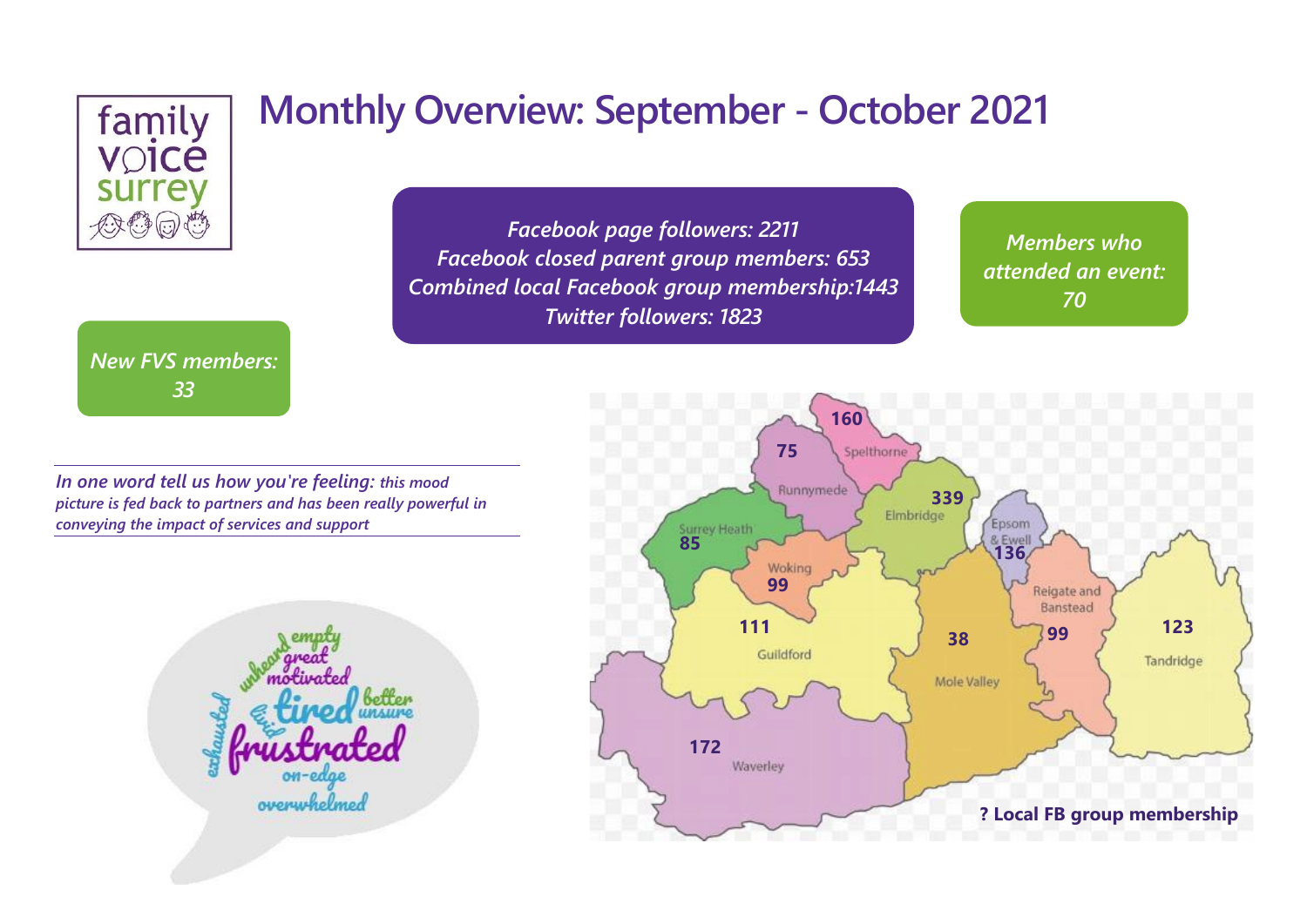

### **What we have heard**

#### When School isn't working…

We have a large group of parents whose children face great barriers to school attendance. 56 parents regularly attend a monthly session and share their experiences.

- A2E is useful, but often too little too late.
- A2E requiring consultant level medical evidence has been found to be unlawful but is still happening
- Delays during the referral process to A2E and then lack of communication means children are left with no provision for weeks or months.
- Inclusion officer telling a parent that she should not be taking work calls during school hours
- Welcome support from an inclusion officer, Lucy Bryant who "fought our corner"

#### Down's Syndrome

Parents feel very supported through childhood, but the 18<sup>th</sup> birthday feels like falling off a cliff. They feel a lack of support from social services, transport arrangements are a battle, and colleges don't respond.

#### EHCP Processes

- We are hearing stories that governance panels make decisions that contradict evidence, with poor if any justification
- We also hear from parents who have been told their case is being heard, but months go by with no news.
- Parents are told that the LA will only consult with 1 parental preference school

#### 16+ Group – Short Breaks

Parents told us that "short breaks" is a confusing term. Many think it just covers respite. We had a lively discussion about the range of short breaks and activities for children and young people. This group highlighted the confusion at this age because there is a mismatch between services. EHCPs last till a young person is 25, but short breaks end at 18, with nothing apparently to fill the gap. Parents describe aht as a "deep dark hole"

#### Household Emergency Preparedness

Our speaker steered a discussion about how to make your family more resilient to emergencies.

"really helpful and insightful – I'm amazed we have got so far without a plan"

#### Healthwatch sought feedback about Mindworks

Parents expressed concern over the new service. They are still experiencing huge waiting lists… 2 years for children to be assessed.

Children need to be suicidal to get any help at all and even that seems insufficient to access support. Services are not specialized enough for those with autism. Therapists ask questions in a way that makes it impossible for autistic children to give honest answers.

Once an ASD diagnosis is given, you are discharged without help.

There have been issues of confidentiality, with information sent to the wrong family.

Families do not see evidence of early intervention. CAMHS services seem to adopt a wait and see approach that leads to children getting worse, and parents unable to leave their homes.

"There is no support and families are completely breaking down".

CPT, ADHD and Stepping Up courses were described as great and extremely helpful.

Parents told us that they were unable to get help for children who won't eat until it's "too late".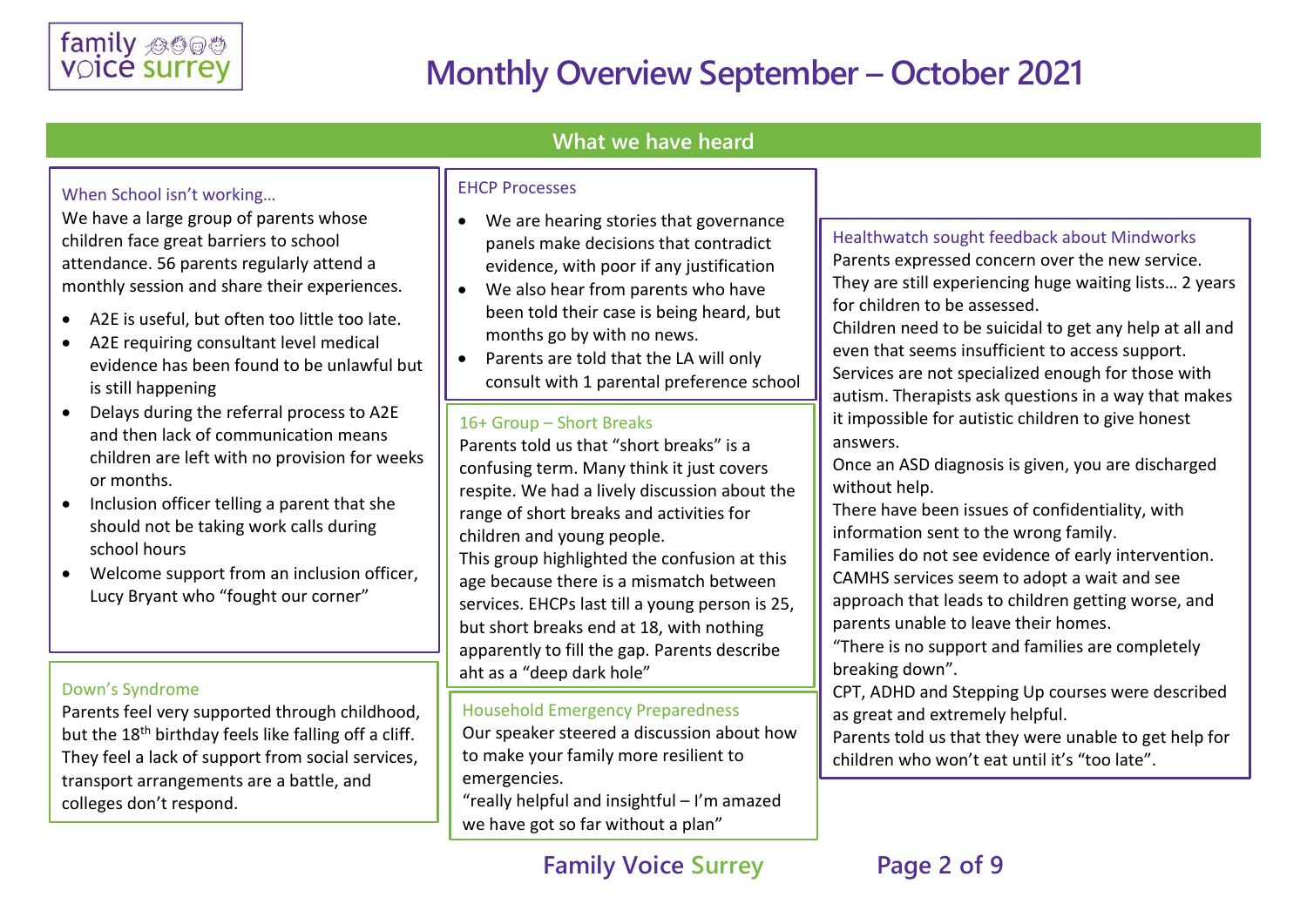

It was a shock that my son's transport timing was being changed for the second time. It seems that no one is hearing us

We are now on our  $4<sup>th</sup>$  caseworker. They have all been rubbish. They don't send us what they are supposed to, forget, say they will do it and forget again, over and over. But it is what it is I guess

There is a gap for short breaks post 18 because there is nothing. Parents need Surrey to look at that big hole.

My child's updated EHCP is late yet again. SCC couldn't care less about the law, they're a complete joke

I have to self fund online education while I wait for my EHCP appeal because the LA isn't providing anything.

My year 7 child still has no school placement. SCC talked about a learning package at home, but I have no update.

When can we meet face to face for coffee?

> Spelthorne Social Prescriber: It is invaluable for us to have an organisation (FVS) that we can refer to with confidence – many thanks

Restrictive food intake I felt this group was really friendly, welcoming and supportive. It was such a relief to share my worries and fears with the group and to hear advice which was hugely helpful.

I felt this group was really friendly, we have and supportive. It was supporting the support of  $\mathcal{N}$ 

a relief to share my son is a relief to share my son is a relief to share  $\mathbb R$ routinely and to hear and to hear and to hear and to hear and to hear and the same state of the same state in the same state of the same state in the same state in the same state in the same state in the same state in the bullied at  $\vert$  school about  $\vert$ **his condition.** It was supportively school is not **Fig. 1**  $\vert \cdot \vert$  too effective at  $\vert \cdot \vert$  $\parallel$  curbing this…

#### Mother referred by Spelthorne Social Prescriber:

FVS has really made a positive difference. . I felt very comfortable talking with Lara who clearly understood.

> Some children at chool make fun of me because I'm different

**Family Voice Surrey Page 3 of 9**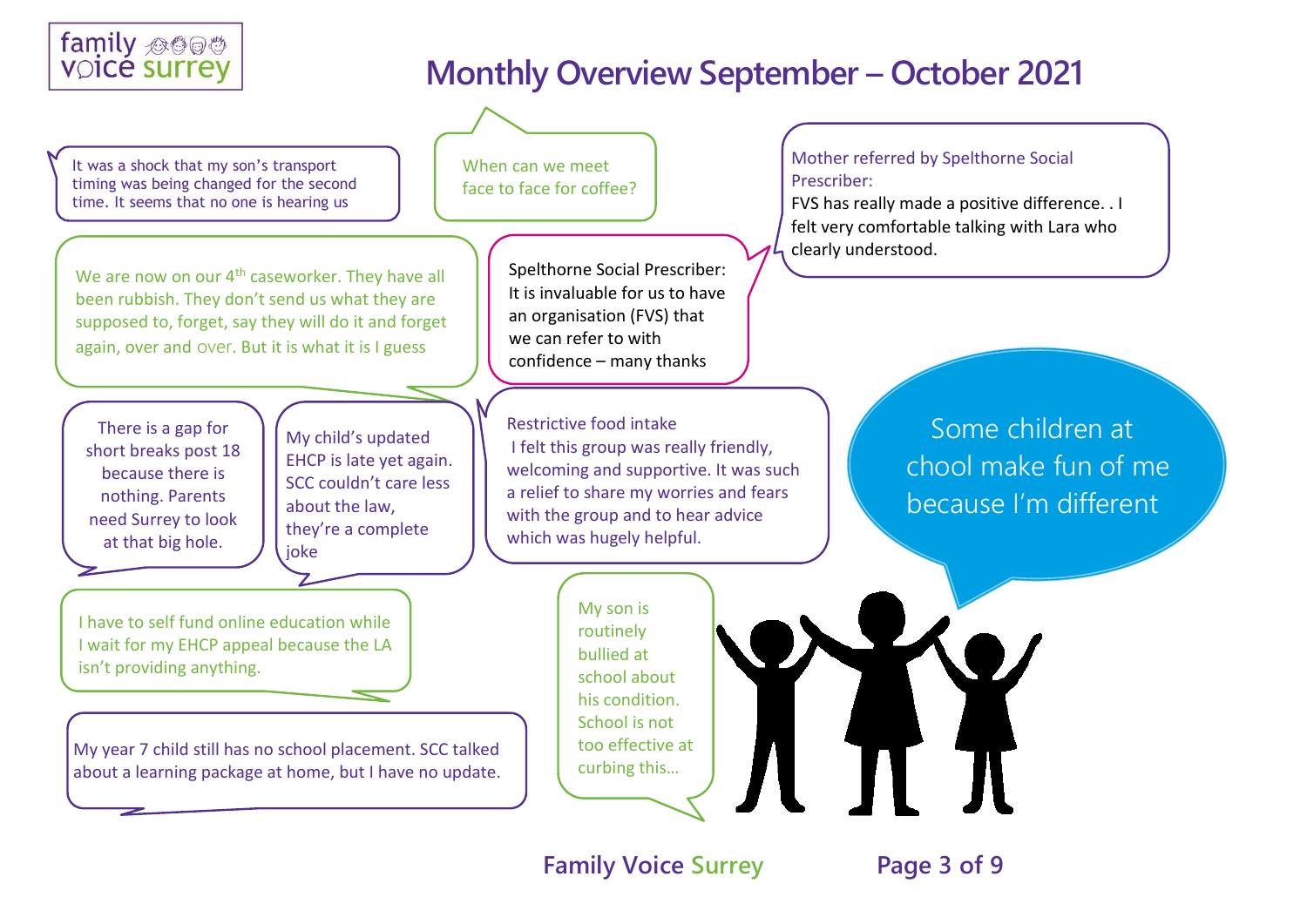

| <b>Events</b>        |                                                                |            |                      |                                                                                                      |            |  |
|----------------------|----------------------------------------------------------------|------------|----------------------|------------------------------------------------------------------------------------------------------|------------|--|
| 雦                    |                                                                | <b>ini</b> | 雦                    |                                                                                                      | <b>ini</b> |  |
| 20 <sup>th</sup> Sep | 16+ evening group Conrad Benefield SCC: Short<br><b>Breaks</b> | -7         | $6th$ Oct            | General chat                                                                                         | 3          |  |
| $21^{st}$ Sep        | Chat on Restrictive food intake                                | 3          | $7th$ Oct            | Autism Strategy update with Tom Moore, SCC, Susan<br>Harris, SCC and Christina Earle, Surrey Choices | $17+7*$    |  |
| 23rd Sep             | Guildford meet up                                              | 0          | 8 <sup>th</sup> Oct  | 0-4 group                                                                                            | 0          |  |
| 24 <sup>th</sup> Sep | Barbara Paulger SCC: Therapy Services in Surrey                | 4          | 8 <sup>th</sup> Oct  | FB live: All Aboard Club                                                                             |            |  |
| 28 <sup>th</sup> Sep | Household Emergency Preparedness                               | 6          | $13th$ Oct           | <b>School Anxiety group</b>                                                                          | 10         |  |
| 30 <sup>th</sup> Sep | <b>Emotional Wellbeing and Mental Health Service</b>           | 9          | $14th$ Oct           | Downs Syndrome group                                                                                 | 5          |  |
|                      | <b>Healthwatch Surrey</b>                                      |            | 14 <sup>th</sup> Oct | PDA group                                                                                            | 6          |  |

\* Where registered members have not been able to attend (usually due to caring responsibilities, they often have access to recordings or slides.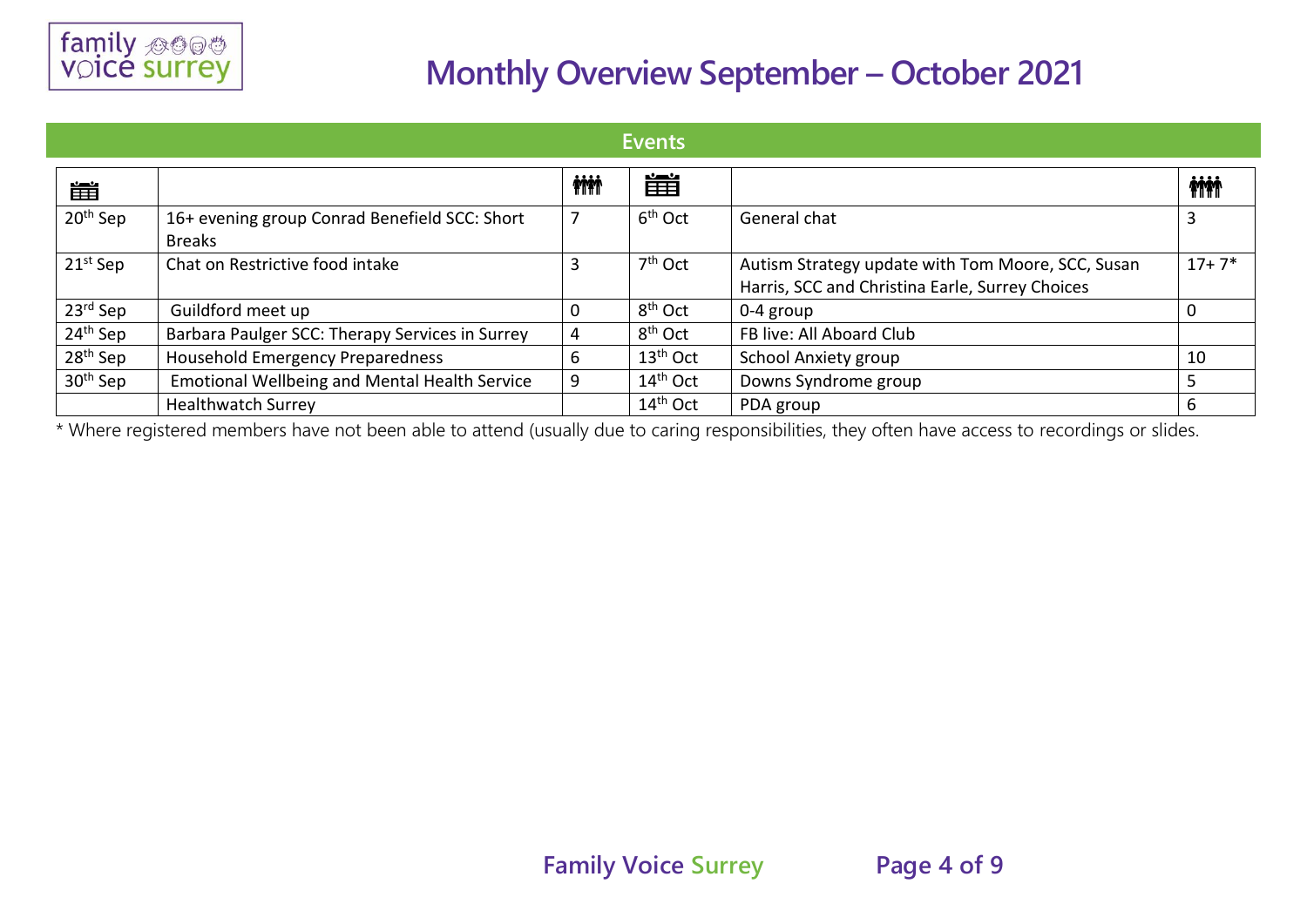

**Project update** 

### **Monthly Overview September – October 2021**

**Participation work** 

| TOJCCC upuuc                                                |                                                                                                                                                                                                                                                                                                                                                                                       |
|-------------------------------------------------------------|---------------------------------------------------------------------------------------------------------------------------------------------------------------------------------------------------------------------------------------------------------------------------------------------------------------------------------------------------------------------------------------|
| Project                                                     | Update                                                                                                                                                                                                                                                                                                                                                                                |
| <b>EHCP Processes</b>                                       | We are hoping to start recording the bitesized videos early in December for families on the EHCP process and<br>$\bullet$<br>the role of the case officer<br>We are hoping to hear more about the new Alternative Provision strategy soon and we hope to be able to<br>offer a parent carer perspective to this work.                                                                 |
| Inclusion                                                   | We are involved in the working group for the Team Around The School which will be piloted over the next<br>$\bullet$<br>few months<br>We will be involved in giving feedback on The Ordinarily Available that is being developed<br>We are involved in the Literacy practice guidance<br>$\bullet$<br>We are working on some school anxiety work with Surrey Youth Focus<br>$\bullet$ |
| Autism                                                      | The strategy has now been published and implementation is underway.<br>$\bullet$<br>FVS will continue to co-lead on the Information, Awareness and Education and PFA workstreams<br>We are working on some new guidance around ABA and other ASD strategies with Surrey                                                                                                               |
| PfA                                                         | A PFA event is happening on the 6 <sup>th</sup> November at East Surrey College<br>FVS will be facilitating the panel discussion and having a stall<br>$\bullet$                                                                                                                                                                                                                      |
| Transport                                                   | We are meeting regularly with the Service Manager to raise individual concerns if you have any parents<br>$\bullet$<br>experiencing difficulties with transport please ask them to email Leanne.h@familyvoicesurrey.org                                                                                                                                                               |
| <b>EWMH Emotional Wellbeing and</b><br><b>Mental Health</b> | Mindworks surrey website launched and we are active in our feedback<br>$\bullet$<br>Now agreed to write out to everyone on CAMHS waiting list<br>Paying Google to ensure it is easily found and accessible                                                                                                                                                                            |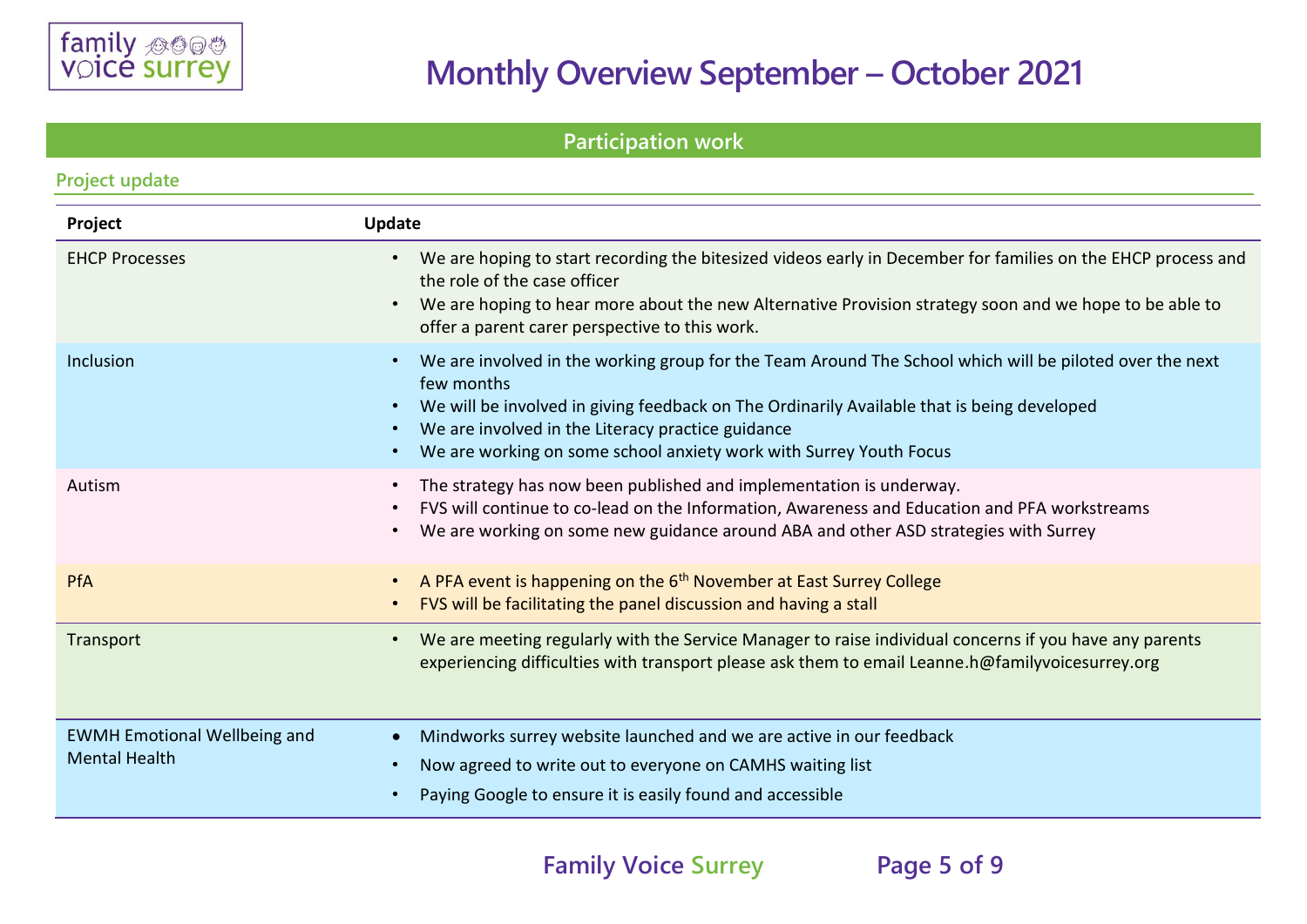

|                     | The Google link will have (includes CAMHS) in brackets under the title on google for 6 months<br>$\bullet$                                               |
|---------------------|----------------------------------------------------------------------------------------------------------------------------------------------------------|
|                     | Jess Thoms doing Facebook live on 12th and coming to our team meeting on 5th Jan                                                                         |
|                     | There is a Children and young person lead on launch and the team is looking for more young people to<br>support their group- will re advertise this week |
|                     | We are starting to understand the school-based aspect and where they are at currently                                                                    |
|                     | Would welcome any feedback people are experiencing in schools when looking for support and if they have<br>used mindworks                                |
| <b>Social Care</b>  | Direct Payments have just started to be redesigned. Started Oct 2021. Monthly meetings till March 2022                                                   |
|                     | Looking to coproduce and get a wide range of input but deadline is very short -March 2022                                                                |
|                     | needs to look at flexibility, responsibilities, individual need and care of personal assistant                                                           |
| <b>Short Breaks</b> | Short Breaks is Recommissioning currently. Concludes April 2023                                                                                          |
|                     | Currently coming to the end of the feedback stage then moving into design workstreams in 2022<br>$\bullet$                                               |
|                     | FVS have attended and inputted into all short breaks review meetings<br>$\bullet$                                                                        |
|                     | Looking at factors like- signposting to short breaks, holiday clubs, after school and community-based                                                    |
|                     | activities, facilities/locations and fair coverage for families                                                                                          |
|                     | Working with gaps in activities with active surrey                                                                                                       |
|                     | Short Breaks survey results due out imminently                                                                                                           |
| Health              | Digital navigator Project- Will be doing a family feedback on 22 <sup>nd</sup> November                                                                  |
|                     | Agreed supported workstreams with Children's Community Health Service- Health inequalities, transitions,<br>complex and long term needs                  |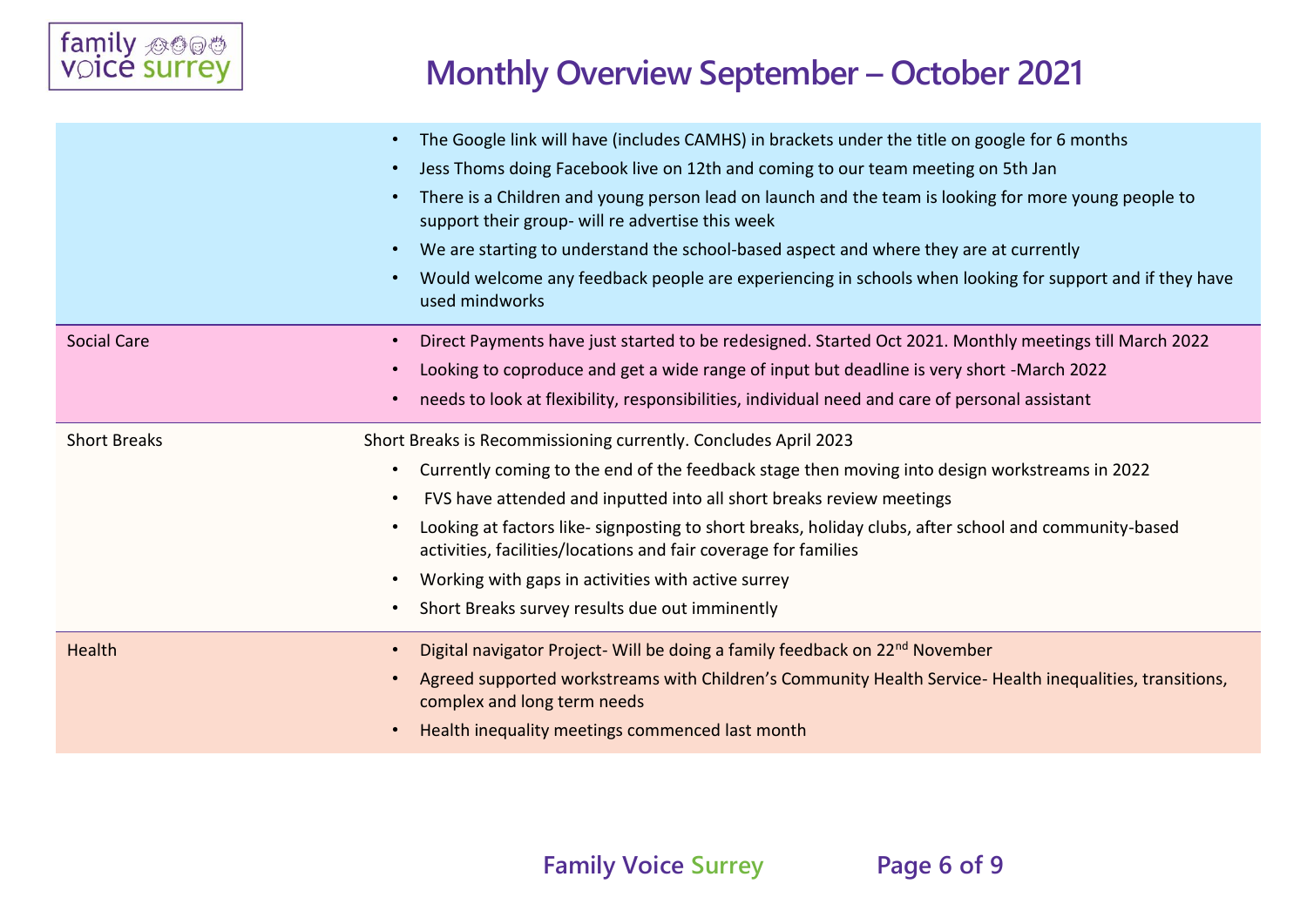

| Local Offer | Currently being redesigned. Working with Sian Lapwood and Michael Pipe to ensure language choice is clear<br>and navigation of system is as easy as possible |
|-------------|--------------------------------------------------------------------------------------------------------------------------------------------------------------|
|             | Michael Pipe dong a section on Early Years Event                                                                                                             |

### **Meetings attended**

| SEND Advice Surrey catch up                                 | <b>Transitions Workstream Community Health</b>           |  |  |
|-------------------------------------------------------------|----------------------------------------------------------|--|--|
| SENDIASS steering group                                     | Recommissioning workstream                               |  |  |
| Monthly catch up with Directors Liz Mills and Hayley Connor | Digital Navigator Patient Engagement                     |  |  |
| <b>CFLLC Select Committee</b>                               | <b>Autism Strategy Update</b>                            |  |  |
| Update on Mindworks website                                 | Active Surrey Physical Activity Network Event            |  |  |
| <b>Literacy Practice Meeting</b>                            | Health Inequalities design and Transformation Workstream |  |  |
| PFA Comms and Engagement working group                      | Healthwatch colaboration feedback meeting                |  |  |
| Preparing for Adulthood Transformation Board                | <b>Carers Partnership Group</b>                          |  |  |
| <b>Inclusion Steering Group</b>                             | LSPA catch up                                            |  |  |
| Children and Young People's Autism Partnership Board        | Wheelchair services update                               |  |  |
| <b>Early Years Strategy Meeting</b>                         | Short Breaks Strategic Forum                             |  |  |
| <b>Autism Approaches Meeting</b>                            | Children and Youth CEO s meeting                         |  |  |
| Information and Awareness Workstream                        | Team Around the School meetings                          |  |  |
| <b>SSCP</b>                                                 | Meeting West Sussex Parent Carer Forum                   |  |  |
| Children's Community Health service update                  | CYP Autism Partnership Board                             |  |  |
| SEND Inspection preparation                                 | Consultation RE social care provision for autistic LAC   |  |  |
| Short Breaks Recommissioning conversation                   |                                                          |  |  |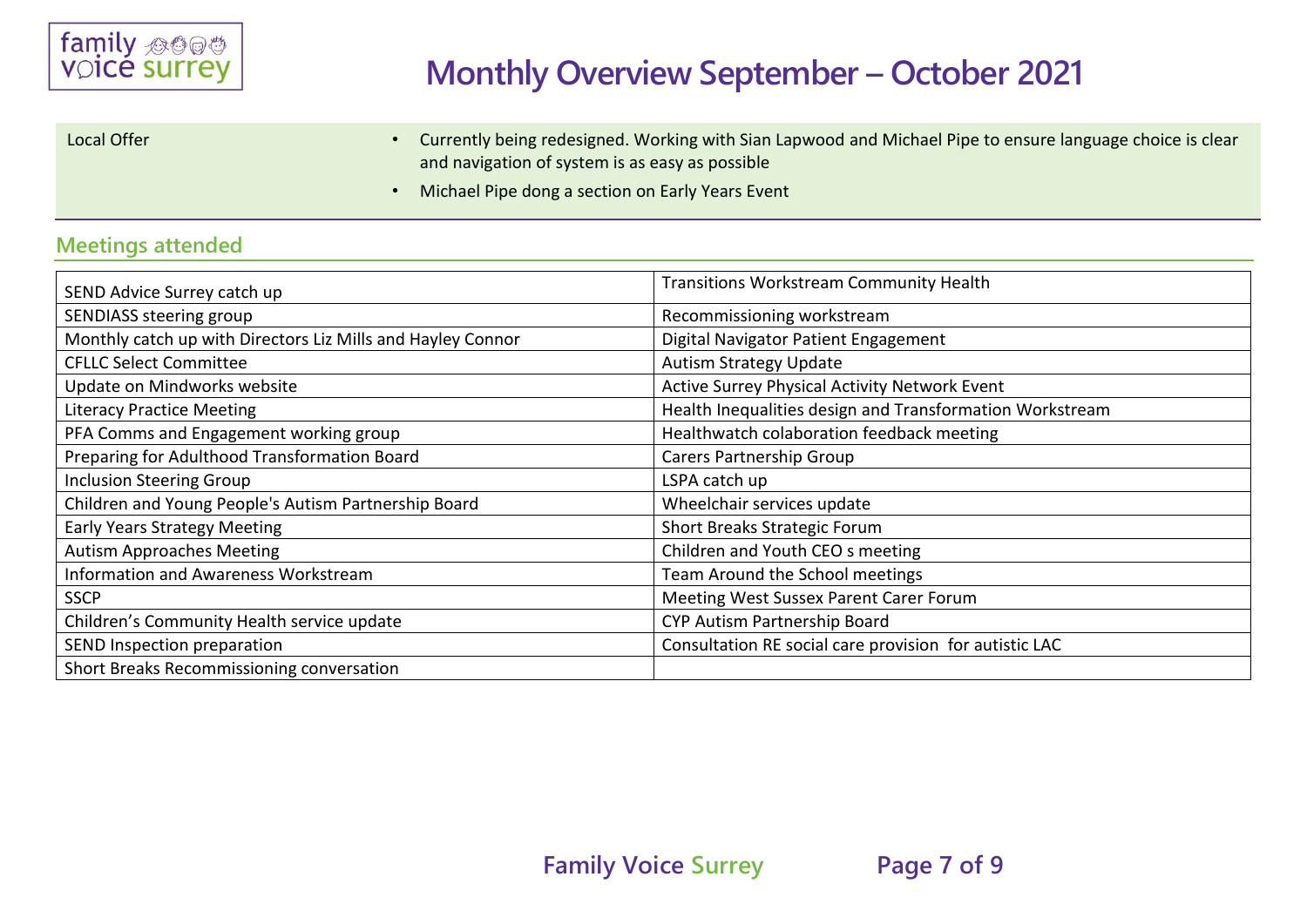

| <b>Early Years</b> | Our annual event is coming along really well, we have got some great speakers including:                                                                                                                                                                                                         |
|--------------------|--------------------------------------------------------------------------------------------------------------------------------------------------------------------------------------------------------------------------------------------------------------------------------------------------|
|                    | - Jane Gupta - Early Years Graduated Response                                                                                                                                                                                                                                                    |
|                    | - Pippa Gray and Kat Link – Early identification and the EYFS                                                                                                                                                                                                                                    |
|                    | - Dr Kathryn Hollins - Parent well being                                                                                                                                                                                                                                                         |
|                    | - Trudy Mills - Update on Early Years and her role                                                                                                                                                                                                                                               |
|                    | - Sally Rogers and Shellan Majid – CHES and Speech and Language                                                                                                                                                                                                                                  |
|                    | - Susan Harris - Educational Psychology                                                                                                                                                                                                                                                          |
|                    | - Jo Neville - Health Visitor                                                                                                                                                                                                                                                                    |
|                    | - Frida Meltcalfe - Surrey Libraries                                                                                                                                                                                                                                                             |
|                    | - Michael Pipe - Local Offer                                                                                                                                                                                                                                                                     |
|                    | - Carol - Home Start                                                                                                                                                                                                                                                                             |
|                    | - Gail - Contact - Money Matters                                                                                                                                                                                                                                                                 |
|                    | - Yvonne Newbold - TBC                                                                                                                                                                                                                                                                           |
|                    | - Dr Mark Brown - TBC                                                                                                                                                                                                                                                                            |
|                    | We have got a mix of presentations and Q&A sessions which we hope will be really successful. It is happening during<br>the week of the 15th November and we encourage you to register here to get all updates<br>https://www.eventbrite.co.uk/e/fvs-early-years-event-2021-tickets-159836359855. |
|                    | We have also relaunched our 0-4 group (renamed Early Years Group) which is hosted by Emily and supported<br>by Leanne. It is going to run on the second Friday of the month at 11am and the January one we have got<br>someone from Surrey libraries coming along to do a SEN rhyme time!        |